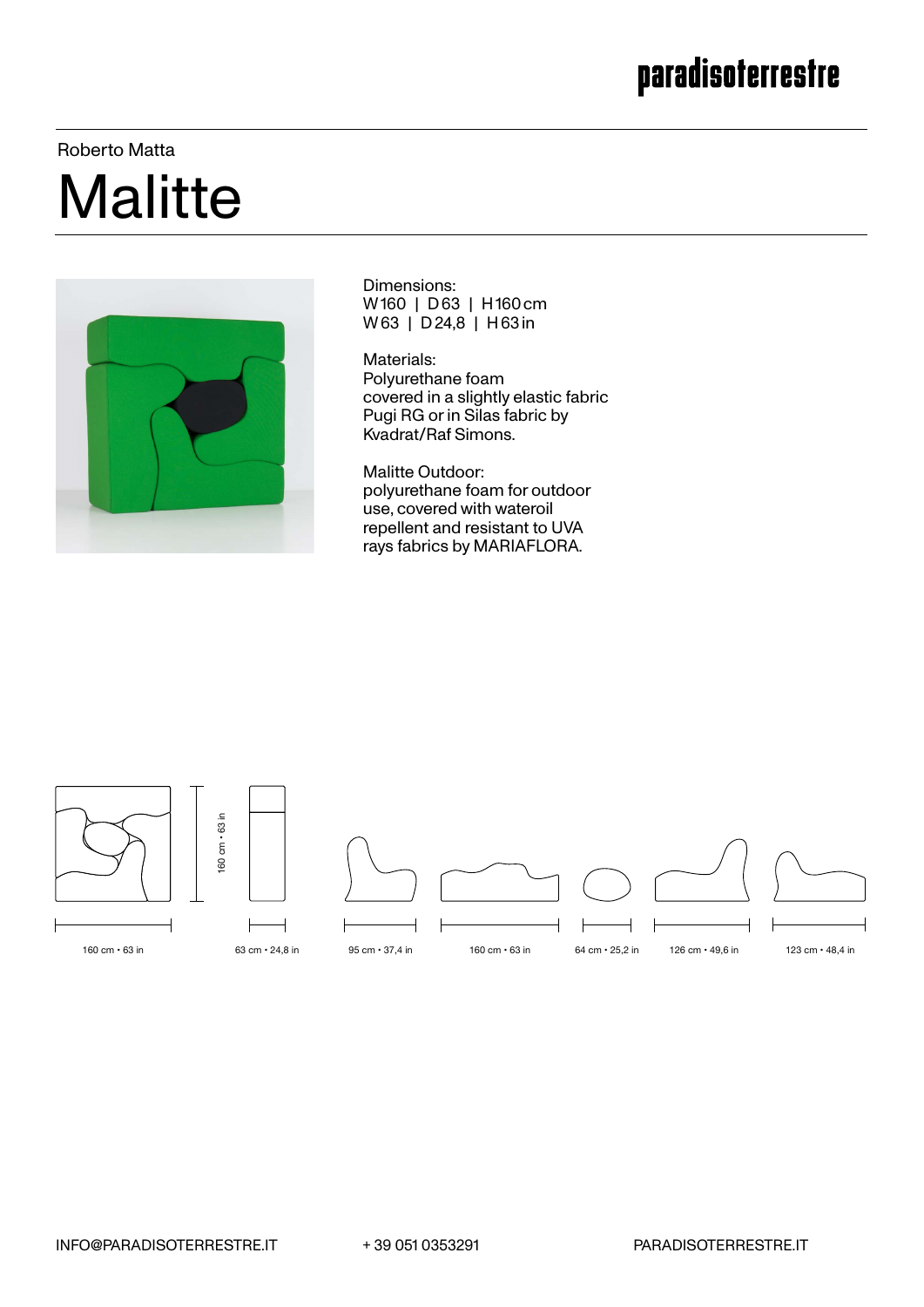## Roberto Matta **Malitte**



#### Pugi RG Mirage

#### Composition: 100% polyester Available colours:





Kvadrat/Raf Simons Silas

Composition: 75% new wool worsted, 25% nylon Available colours:

| 0114 | 0174   0334   0394   0434   0454   0674   0754   0774 |  |  |  | 0914 | 0974 |  |
|------|-------------------------------------------------------|--|--|--|------|------|--|